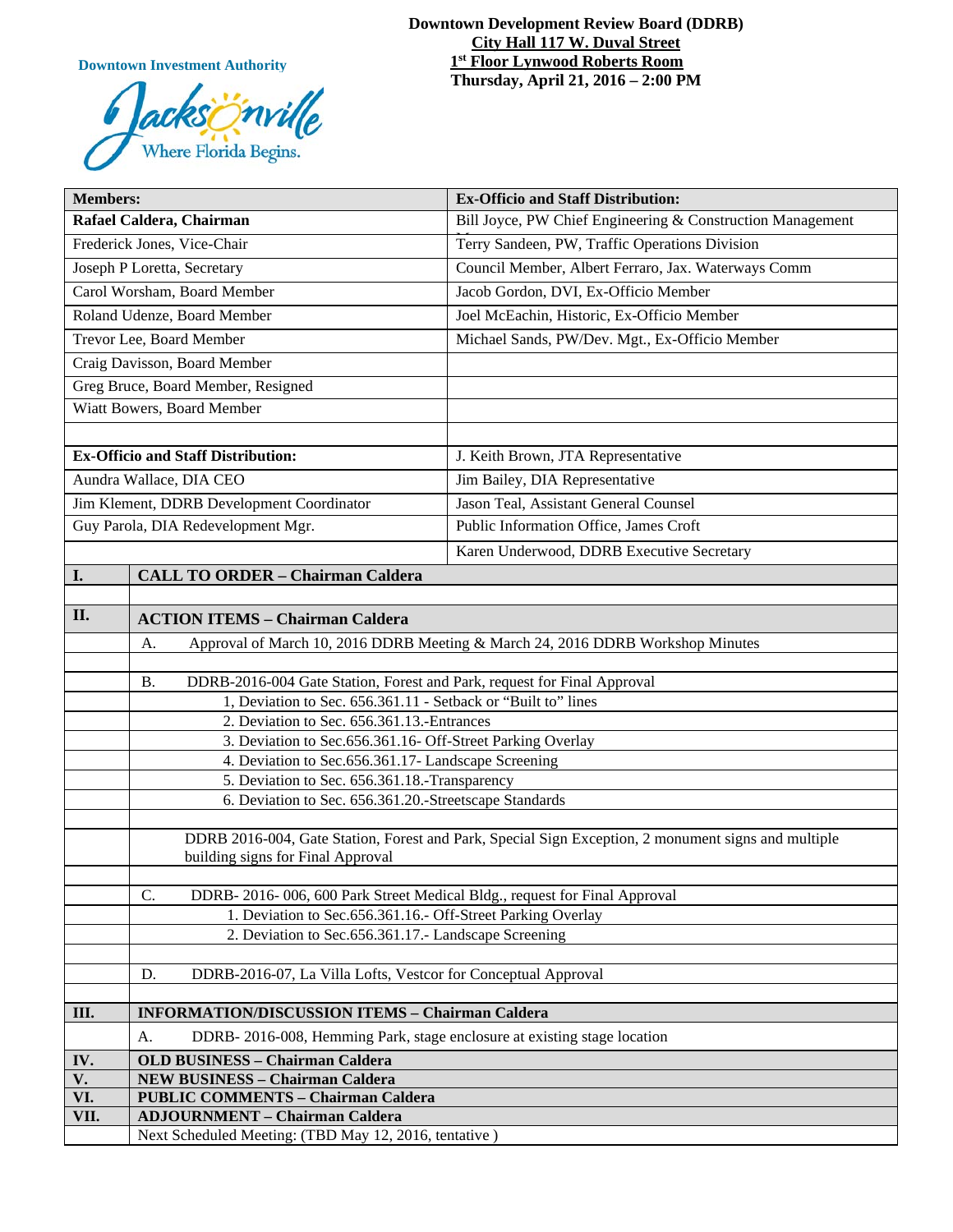**Downtown Investment Authority** 



**Downtown Development Review Board (DDRB)**

**City Hall @ St. James117 W. Duval Street 3rd Floor, Conference Room C**

*Thursday, April 21, 2016 - 2:00 p.m.*

## *MEETING* **MINUTES**

**Board Members Present:** Chair R. Caldera, Vice Chair F. Jones, W. Bowers, C. Davisson, T. Lee, R. Udenze and C. Worsham

**Board Members Not Present:** Secretary J. Loretta

**DIA Board Members Present:** Chair Bailey

**DIA Staff Present:** Aundra Wallace, Chief Executive Officer, Guy Parola, Redevelopment Manger; Jim Klement, Staff Liaison; and Karen Eiland, Executive Secretary

**Representing Office of City Council:** None

**Representing Office of the Mayor:** Dr. Johnny Gaffney

**Representing Office of General Counsel:** Jason Teal

# **I. CALL TO ORDER**

Chairman Caldera convened the meeting with a quorum present and called the meeting to order at approximately 2:00 p.m.

Chairman Caldera asked anyone wishing to speak on a particular project to complete a public speaker card and reminded Board members to disclose if they had any ex-parte communication with any of the applicants presenting projects today or conflicts of interest prior to the item being addressed by the Board.

The newest Board Member Trevor Lee was introduced to the Board. He will be replacing Board Member Udenze and will become a voting member at the next meeting.

## **II. ACTION ITEMS**

**A. Approval of the DDRB March 10, 2016 Regular Meeting Minutes and DDRB March 24, 2016 Workshop Minutes** 

**A MOTION WAS MADE BY BOARD MEMBER WORSHAM AND SECONDED BY BOARD MEMBER JONES APPROVING DDRB MARCH 10, 2016 DDRB REGULAR MEETING MINUTES. THE MOTION PASSED UNANIMOUSLY 6-0.**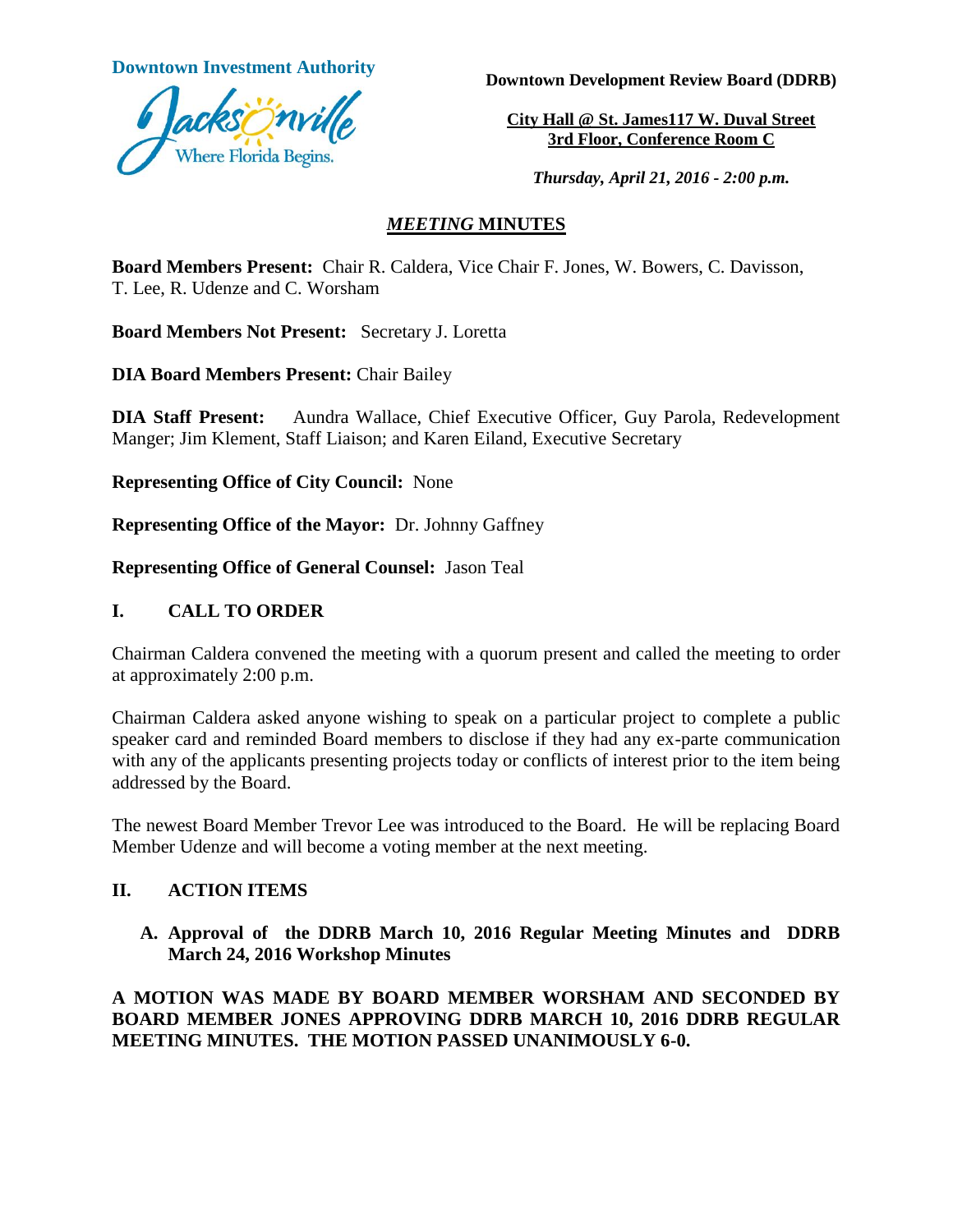## **A MOTION WAS MADE BY BOARD MEMBER BOWERS AND SECONDED BY BOARD MEMBER WORKSHAM APPROVING DDRB MARCH 24, 2016 MEETING MINUTES. THE MOTION PASSED UNIAMIOUSLY 6-0.**

# **B. DDRB 2016-004 GATE STATION, FOREST AND PARK, REQUEST FOR FINAL APPROVAL**

Mr. Klement reviewed the staff report and provided an outline of DDRB Application 2016-004 dated April 21, 2016.

Steve Diebenow provided a presentation along with Brad Davis, Engineer; Tim Miller, Architect; Janet Whitmill, Landscape Architect and John Cox Harbinger Signs.

## Public Comment

Kay Ehas made the following comments below:

- Having canopy trees along Park Street to provide shade on the sidewalks. She asked how wide the sidewalks were. Janet Whitmill responded 15 feet on Park street with a 4x4 cut out and 12 ½ feet on Edison. Kay Ehas also stated that 36 ft. wide drives are wide in an urban environment and asked if they need to be 36ft.
- Trash receptacles on Park and Forest Street and to reduce the height of the sign. She also commented that it was a bad precedence to set for Park Street.
- There is no building façade on Park Street and questioned how the criteria was met.
- Suggested flipping the building so that pumps are in the back of the convenient store to load off of Rosselle Street.

**A MOTION WAS MADE BY BOARD MEMBER WORSHAM AND SECONDED BY BOARD MEMBER BOWERS APPROVING DDRB APPLICATION 2016-004 FOR APPROVAL OF A DEVIATION TO SEC. 656.361.11. - SETBACK OR "BUILD TO" LINES ALLOWING INCREASED BUILDING SETBACKS FOR THE DEVELOPMENT FROM FOR PARK STREET, EDISON AVENUE, CHELSEA STREET, AND FOREST STREET. THE MOTION PASSED 5-0-1 (DAVISSON)** 

**A MOTION WAS MADE BY BOARD MEMBER WORSHAM AND SECONDED BY BOARD MEMBER BOWERS APPROVING DDRB APPLICATION 2016-004, FOR APPROVAL OF A DEVIATION TO SEC.656.361.13.- ENTRANCES ALLOWING A REDUCTION OF ENTRANCE REQUIREMENTS FOR FOREST STREET FRONTAGE. THE MOTION PASSED 5-0-1 (DAVISSON)**

**A MOTION WAS MADE BY BOARD MEMBER JONES AND SECONDED BY BOARD MEMBER WORSHAM APPROVING DDRB APPLICATION 2016-004 FOR APPROVAL OF A DEVIATION TO SEC.656.361.16.- OFF-STREET PARKING**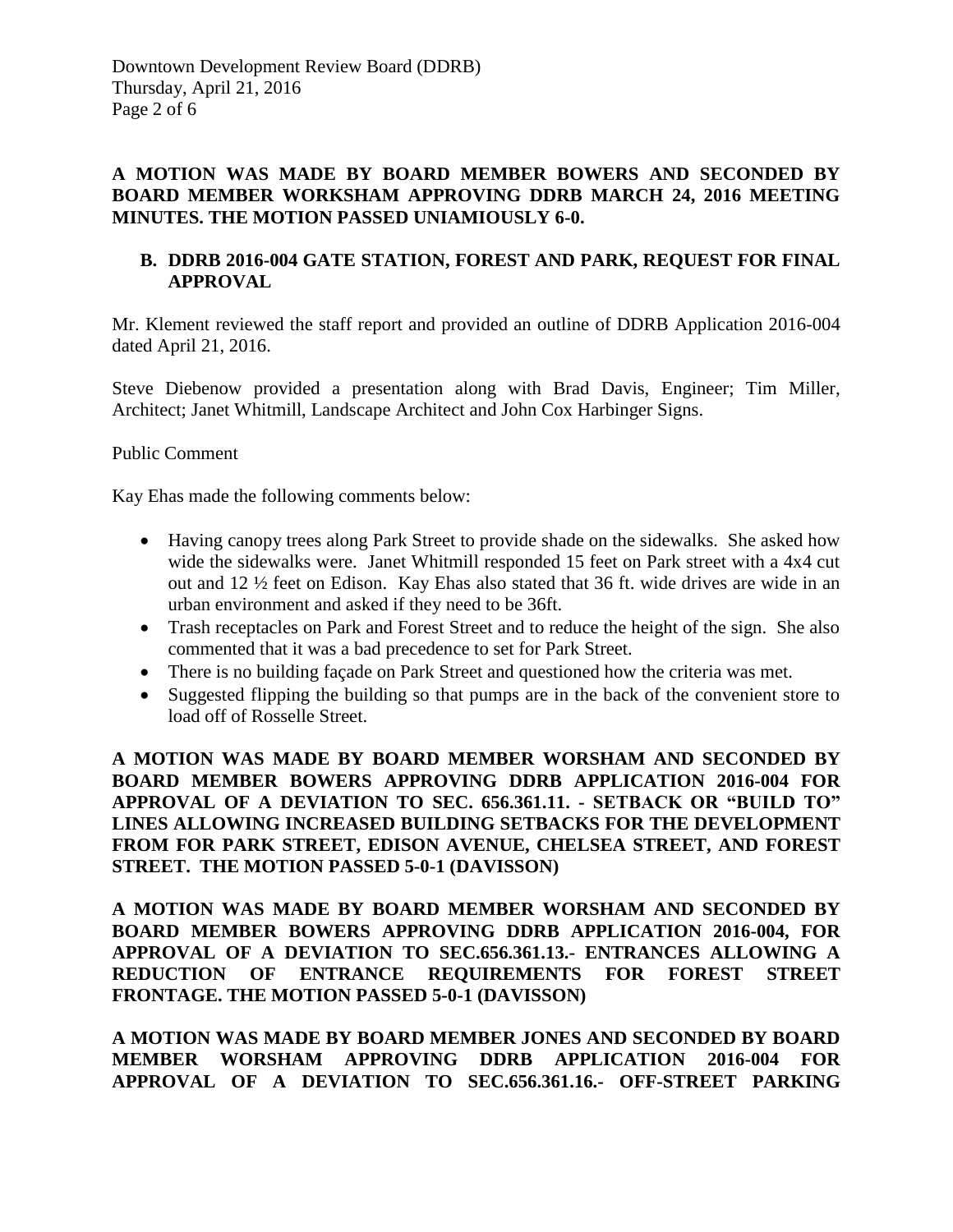#### **OVERLAY TO ALLOW AN INCREASE FROM THE REQUIRED PARKING TO PROVIDE 26 VEHICLE SPACES. THE MOTION PASSED 5-0-1 (DAVISSON)**

**A MOTION WAS MADE BY BOARD MEMBER JONES AND SECONDED BY BOARD MEMBER WORSHAM APPROVING DDRB APPLICATION 2016-004 FOR APPROVAL OF A DEVIATION TO SEC. 656.361. 17.- LANDSCAPE SCREENING TO ALLOW AN ALTERNATIVE LANDSCAPE PLAN SCREENING PARKING AND VEHICLE CIRCULATION FOR THE PROPOSED DEVELOPMENT ALONG FOREST STREET, PARK STREET, CHELSEA STREET AND EDISON AVENUE STREET FRONTAGE. THE MOTION PASSED 5-0-1 (DAVISSON)** 

 **A MOTION WAS MADE BY BOARD MEMBER BOWERS AND SECONDED BY BOARD MEMBER WORSHAM APPROVING DDRB APPLICATION 2016-004 FOR APPROVAL OF A DEVIATION TO SEC.656.361.18.-TRANSPARENCY ALLOWING A REDUCTION IN TRANSPARENCY REQUIREMENTS FOR THE DEVELOPMENT TO A ZERO REQUIREMENT OR AS SHOWN ON ATTACHED BUILDING DRAWINGS SUBMITTED WITH FINAL DEVELOPMENT PLANS APPROVED BY DDRB. THE MOTION PASSED 5-0-1 (DAVISSON)** 

**A MOTION WAS MADE BY BOARD MEMBER WORSHAM AND SECONDED BY BOARD MEMBER BOWERS APPROVING DDRB APPLICATION 2016-004 FOR APPROVAL OF A DEVIATION TO SEC.656.361.20.-STREETSCAPE STANDARDS ALLOWING AN ALTERNATIVE STREETSCAPE DESIGN FOR FOREST STREET, PARK STREET, CHELSEA STREET, AND EDISON AVENUE. THE MOTION PASSED 5-0-1 (DAVISSON)** 

**A MOTION WAS MADE BY BOARD MEMBER JONES AND SECONDED BY BOARD MEMBER WORSHAM FOR FINAL APPROVAL OF DDRB 2016-004 SITE DEVELOPMENT PLAN WITH THE FOLLOWING CONDITIONS:**

- **A) THE LANDSCAPE SHALL INCORPORATE CANOPY TREES ALONG FOREST STREET**
- **B) THE PARK STREET SIDEWALK PAVEMENT TREATMENT SHALL BE CARRIED THRU THE PARKSTREET VEHICLE ENTRANCE DRIVE**

Mr. Klement introduced the special sign exception.

**FINAL APPROVAL OF SPECIAL SIGN EXCEPTION TO ALLOW 2 MONUMENT SIGNS; ONE LOCATED ON FOREST STREET FRONTAGE AND ONE LOCATED AT THE CORNER OF PARK STREET AND EDISON AVENUE AND MULTIPLE BUILDING SIGNS AS SHOWN ON ATTACHED BUILDING DRAWINGS SUBMITTED WITH FINAL DEVELOPMENT PLANS APPROVED BY DDRB. THE MOTION PASSED 5-0-1(DAVISSON)**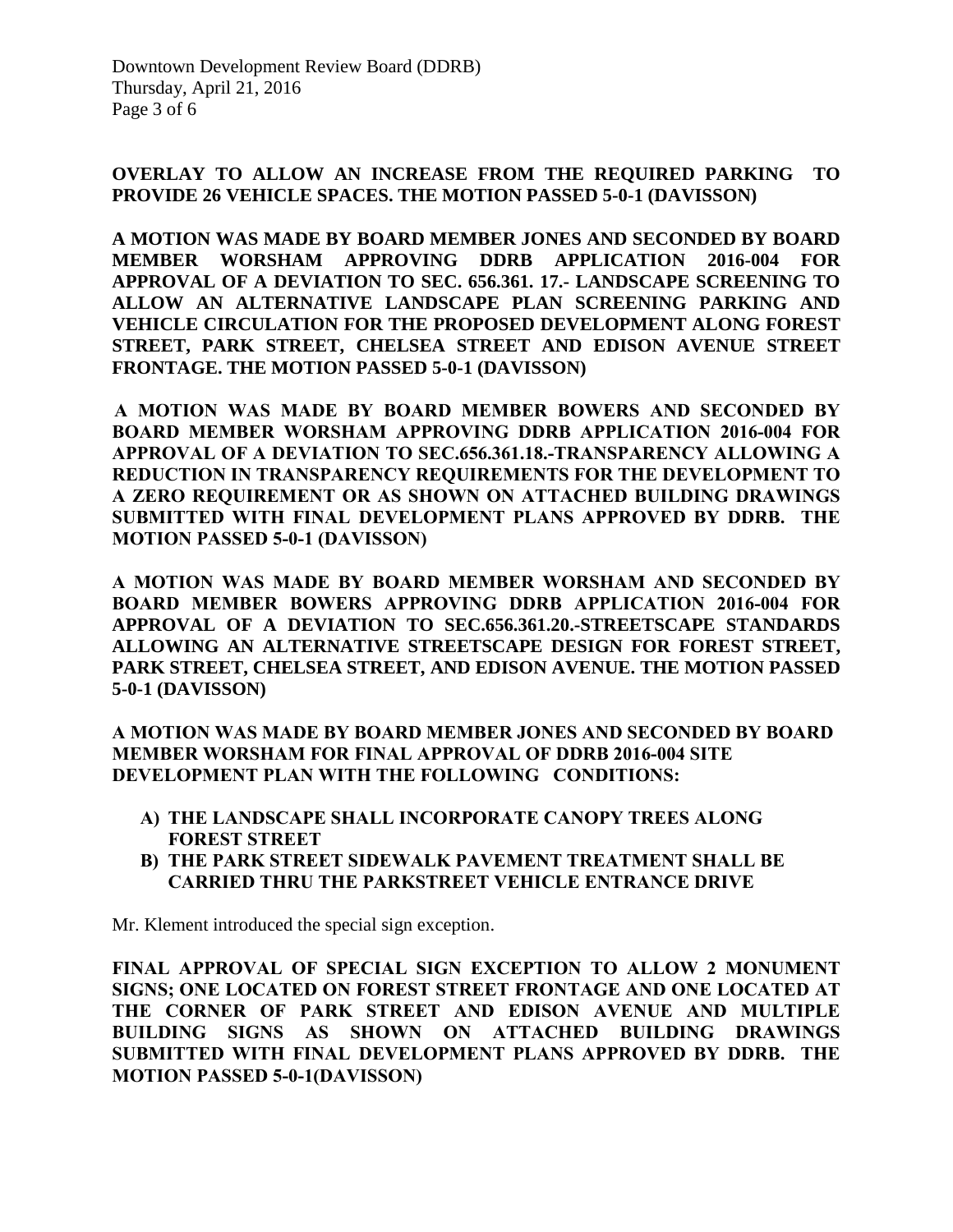Downtown Development Review Board (DDRB) Thursday, April 21, 2016 Page 4 of 6

#### **C. DDRB APPLICATION 2016-006, MEDICAL OFFICE @ 600 & 616 PARK STREET REQUEST FOR FINAL APPROVAL**

Mr. Klement reviewed the staff report provided an outline of DDRB Application 2016-006 dated April 21, 2016.

Board Member Carol Worsham stated that she received ex-parte communication with Jeff Thompson about revising the project.

Board Member Davisson stated that he too, received ex-parte communication.

Jeff Lane, Applicant/Agent/Architect along with Jeff Thompson provided a presentation and answered questions.

The Board made relevant comments.

**A MOTION WAS MADE BY BOARD MEMBER UDENZE AND SECONDED BY BOARD MEMBER WORSHAM FOR DDRB APPLICATION 2016-006 RECOMMING APPROVAL OF A DEVIATION TO SEC.656.361.16.-OFF-STREET PARKING OVERLAY TO INCREASE THE REQUIRED PARKING ALLOWED PERMITTING 57 VEHICLE SPACES. THE MOTION PASSED UNANIMOUSLY 6-0.** 

**A MOTION WAS MADE BY BOARD MEMBER UDENZE AND SECONDED BYBOARD MEMBER WORSHAM FOR DDRB APPLICATION 2016-006 RECOMMENDING APPROVAL OF A DEVIATION TO SEC.656.361.17. – LANDSCAPE SCREENING TO PROVIDE AN ALTERNATIVE LANDSCAPE FOR ROSSELLE AND PARK STREET FRONTAGE. THE MOTION PASSED UNANIMOUSLY 6-0.** 

**A MOTION WAS MADE BY BOARD MEMBER UDENZE AND SECONDED BY BOARD MEMBER DAVISSON FOR DDRB APPLICATION 2016-006 RECOMMENDING FINAL APPROVAL OF DDRB 2016-006 SITE DEVELOPMENT PLAN WITH THE FOLLOWING CONDITIONS:**

**A) THE LANDSCAPE SHALL INCORPORATE CANOPY TREES ALONG PARK AND ROSSELLE STREETS**

## **B) THE DEVELOPMENT SHALL OBTAIN STAFF APPROVAL OF FAÇADE AND ROOF COLOR AND MATERIALS PRIOR TO CONSTRUCTION DRAWINGS SUBMITTAL FOR PERMITS.**

A conversation ensued regarding shade trees. Janet Whitmill commented why the Washingtonian palms were chosen. Board Member Jones suggested replacing four (4) Washingtonians with crepe myrtles. Board Member Udenze seconded.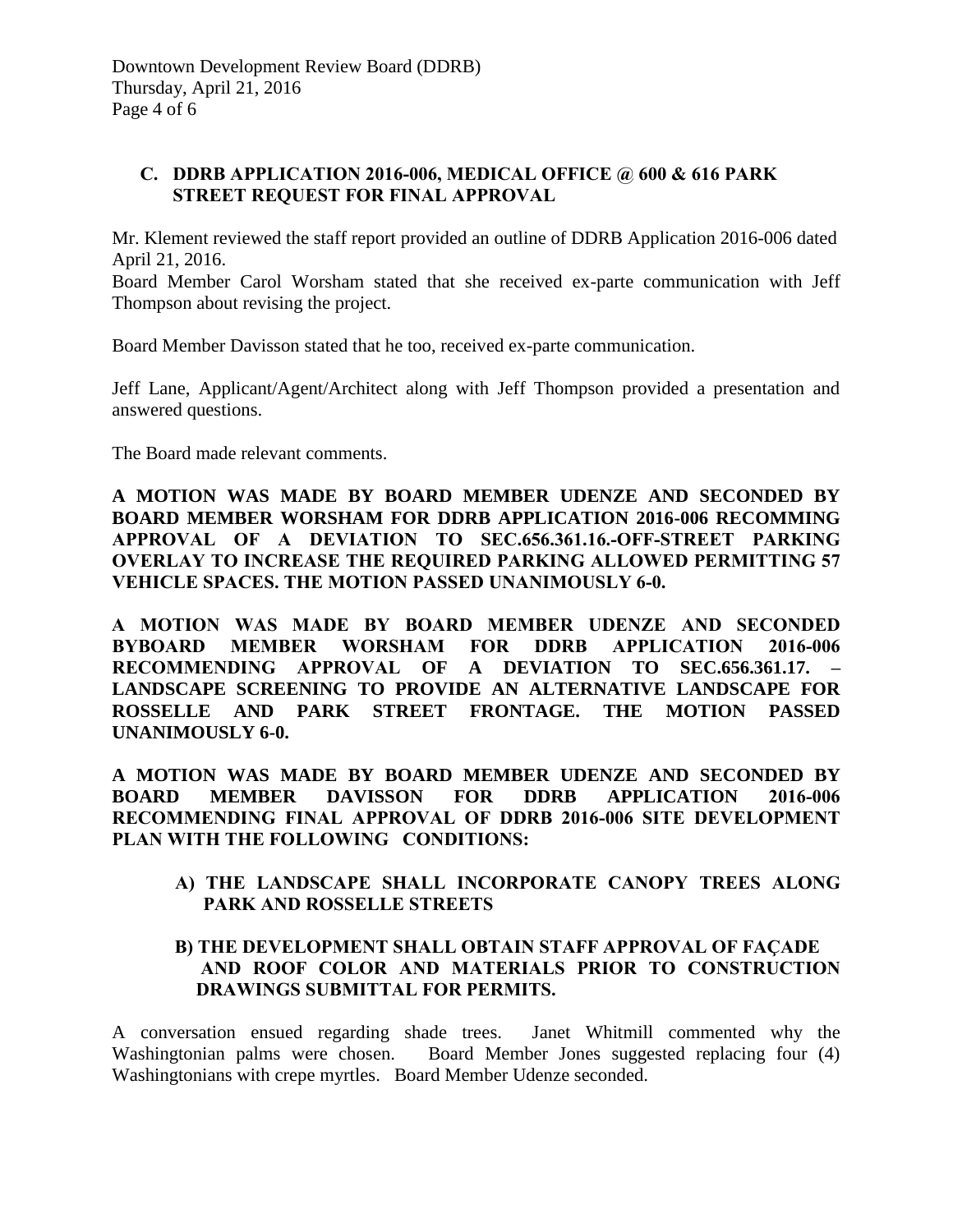Downtown Development Review Board (DDRB) Thursday, April 21, 2016 Page 5 of 6

## **D. DDRB APPLICATION 2016-007, LAVILLA LOFTS, VESTCOR FOR CONCEPTUAL APPROVAL**

Mr. Klement reviewed the staff report provided an outline of DDRB Application 2016-007 dated April 21, 2016.

Ryan Hoover, Applicant and Vice President of TVC Development provided a presentation along with his team Bob Ross, Lavilla and Janet Whitmill.

The Board made relevant comments.

**A MOTION WAS MADE BY BOARD MEMBER UNDENZE AND SECONDED BY BOARD MEMBER WORSHAM FOR THE APPROVAL OF DDRB APPLICATION 2016-007 RECOMMENDING Conceptual Approval which included the following conditions:**

- **1. THE DEVELOPER SHALL RECEIVE A DEVIATION FROM** *SEC.656.361.1.- OFF-STREET PARKING OVERLAY* **TO REDUCE THE REQUIRED PARKING TO PROVIDE 162 VEHICLE PARKING SPACES, PRIOR TO FINAL APPROVAL FROM THE DDRB.**
- **2. THE DEVELOPER SHALL RECEIVE A DEVIATION FROM SEC.656.361.20. - STREETSCAPE DESIGN STANDARDS TO PROVIDE AN ALTERNATIVE STREETSCAPE DESIGN ON WATER STREET, BAY STREET AND LEE STREET AND PROVIDE ADDITIONAL DRAWINGS AND SPECIFICATIONS CLARIFYING COMPLIANCE AND IMPROVEMENTS TO STREETSCAPES PRIOR TO FINAL APPROVAL FROM THE DDRB. THE MOTION PASSED UNANIMOUSLY 6-0**

#### **III. INFORMATION/DISCUSSION ITEMS**

Jim Klement provided Resolution 2016-04-01.

Chainman Caldera read the Resolution into the record.

**A RESOLUTION OF THE DOWNTOWN DEVELOPMENT AND REVIEW BOARD ("DDRB") COMMENDING AND RECOGNIZING THE CONTRIBUTIONS OF MR. ROLAND UDENZE TO THE DDRB AND FOR HIS DEDICATION AND SERVICE IN PROMOTING THE SUCCESSFUL REVITALIZATION AND REDEVELOPMENT OF DOWNTOWN JACKSONVILE AS A BOARD MEMBER OF THE DDRB. THE MOTION PASSED UNANIMOUSLY 5-0**